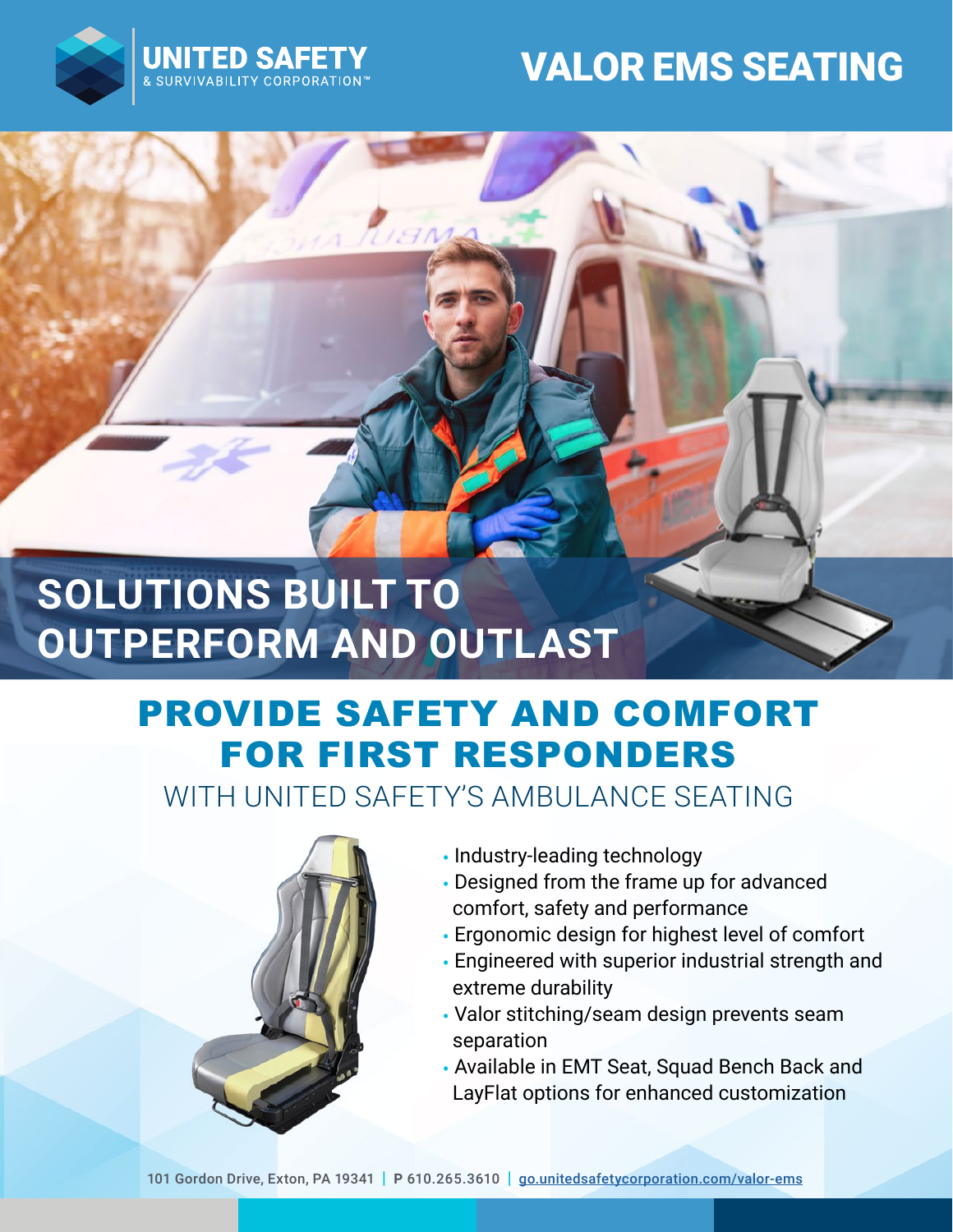

# VALOR EMS SEATING

### **Valor EMS Seat**

- 4-point, 4-retractor seat belts with fully extendable harness and easy-click belt release
- Harness system provides extended reach and maneuverability for working on patient
- Vinyl or ValorTechXD material option with multiple colors available
- 6″ horizontal slide for fore/aft adjustment
- Available in cut-and-sew stitched vinyl or seamless vacuum-formed vinyl
- Adjustable back recline with dual discontinuous gears
- Heavy-duty steel frame
- Pedestal or box mount with storage option beneath seat
- Swivel option available with multiple position configurations
- Mobilitrack option available for horizontal movement
- Available with optional arm rests or Integrated Child Seat



### **Valor EMS Squad Bench Back**

- Designed to mount directly to vehicle interior sidewall above squad bench
- 4-point, 4-retractor seat belts with fully extendable harness and easy-click belt release
- Harness system provides extended reach and maneuverability for working on patient
- Vinyl or ValorTechXD material option with multiple colors available
- Passes SAE J2917 and J2956 standards
- Heavy-duty frame with reinforced side bolster and rear crumple zone back metal
- Available in cut-and-sew stitched vinyl or seamless vacuum-formed vinyl

### **Valor EMS LayFlat**

- 4-point, 4-retractor seat belts with fully extendable harness and easy-click belt release
- Harness system provides extended reach and maneuverability for working on patient
- Fore/aft adjustment with 6" horizontal slide
- Adjustable back recline with dual discontinuous gears
- Vinyl or ValorTechXD material option with multiple colors available
- Swivel option available with multiple position configurations
- Mobilitrack option available for horizontal movement
- LayFlat capability (allows additional cot)



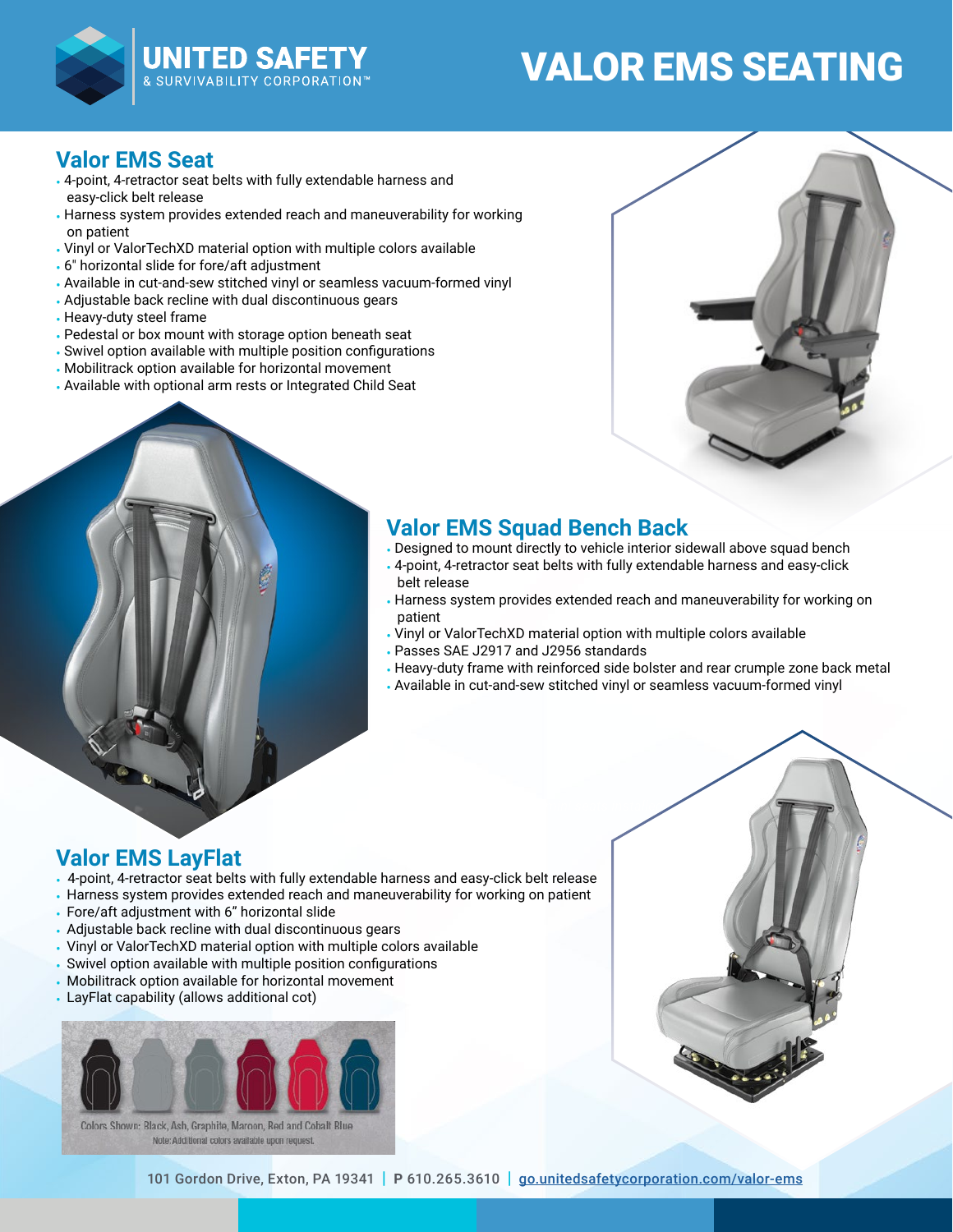

# VALOR FIRE SEATING

# **SOLUTIONS BUILT TO OUTPERFORM AND OUTLAST**

## PROVIDE SAFETY AND COMFORT FOR FIRST RESPONDERS

WITH UNITED SAFETY'S FIREFIGHTER SEATING



- Industry-leading technology
- Designed from the frame up for advanced comfort, safety and performance
- Engineered with superior industrial strength and extreme durability
- Valor stitching/seam design prevents seam separation
- Crew seat cushions available Fixed, Flip-Up, or Flip & Hold style
- Suspension options including Electric or Air Ride